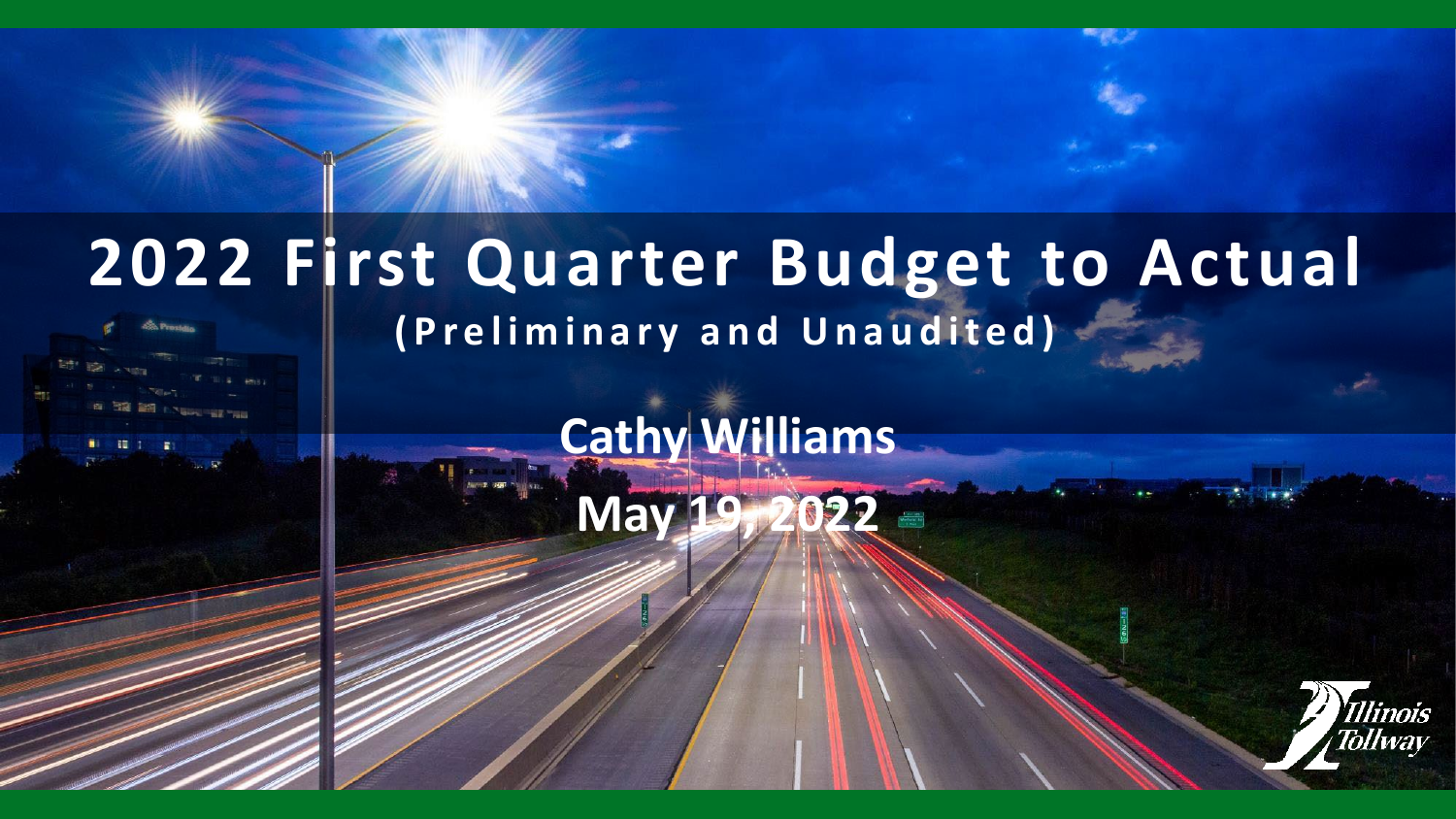## **First Quarter 2022 – Budget vs. Actual**

|                               |               |               | (\$ millions)    | <b>% CHANGE</b> |  |
|-------------------------------|---------------|---------------|------------------|-----------------|--|
| <b>CATEGORY</b>               | <b>BUDGET</b> | <b>ACTUAL</b> | <b>\$ CHANGE</b> |                 |  |
| Revenue                       | \$336         | \$367         | \$30             | 9.0%            |  |
| <b>M&amp;O Expenditures</b>   | \$103         | \$96          | (57)             | $(7.1\%)$       |  |
| <b>Debt Service Transfers</b> | \$120.2       | \$120.2       | \$0.0\$          | 0.0%            |  |
| <b>Capital Expenditures</b>   | \$214         | \$190         | (523)            | $(11.0\%)$      |  |

#### **Key Drivers**

#### **Revenue**

• Revenue is 9 percent higher than Budget due to \$18.7 million sale of property and higher than expected toll revenue/evasion recovery

#### **M&O**

M&O is slightly below budget due to unfilled positions and lower customer service cost

#### **Capital expenditures**

• Primarily due to timing of utility payments and bridge, ramp repairs

Numbers may not add to totals due to rounding.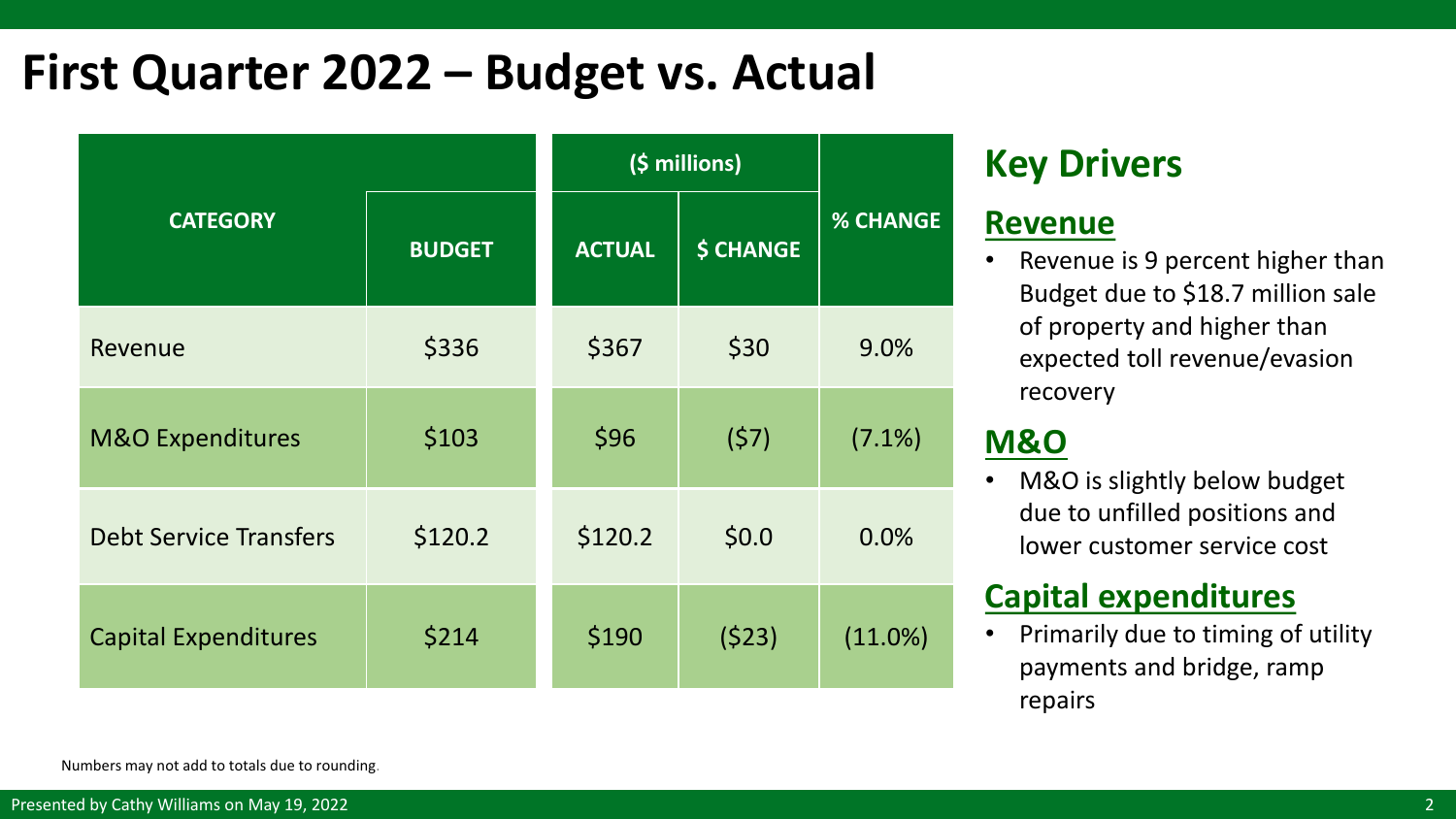# **REVENUE**

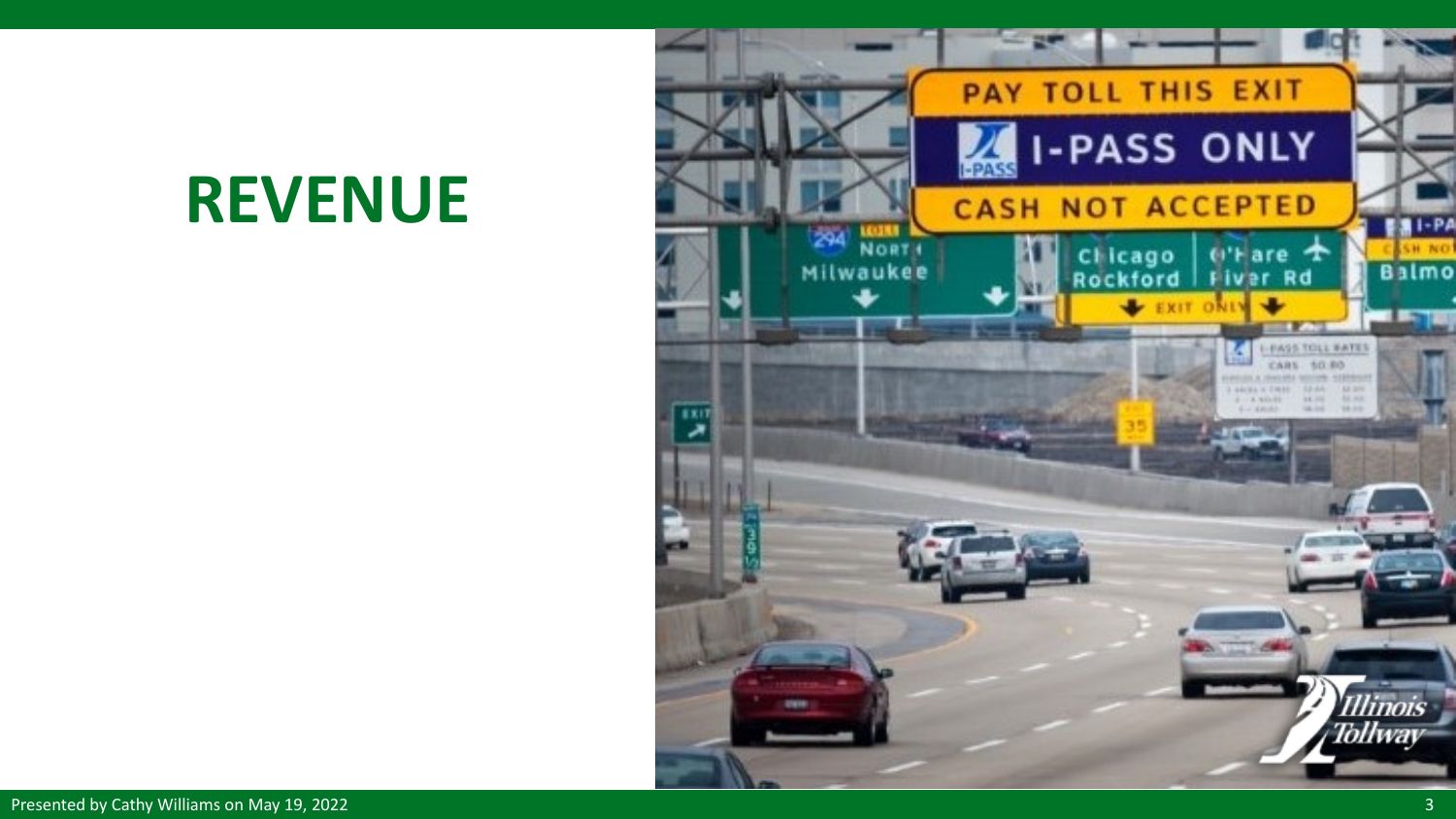### **First Quarter 2022 - Revenue**

| <b>CATEGORY</b>                          | <b>BUDGET</b> | <b>ACTUAL</b> | <b>\$ CHANGE</b> | <b>% CHANGE</b> |  |
|------------------------------------------|---------------|---------------|------------------|-----------------|--|
| <b>Total Revenue</b>                     | \$336.4       | \$366.6       | \$30.3           | 9.0%            |  |
|                                          |               |               |                  |                 |  |
| <b>Toll Revenue and Evasion Recovery</b> | \$332.9       | \$340.6       | \$7.7            | 2.3%            |  |
| <b>Concessions and Miscellaneous</b>     | \$2.8         | $$25.3$^1$    | \$22.6           | <b>NA</b>       |  |
| Investments                              | \$0.8\$       | \$0.7         | (50.1)           | $(7.9\%)$       |  |

Notes: *<sup>1</sup> Includes proceeds from the sale of property of \$18.7 million in February 2022.*

*Numbers may not add due to rounding*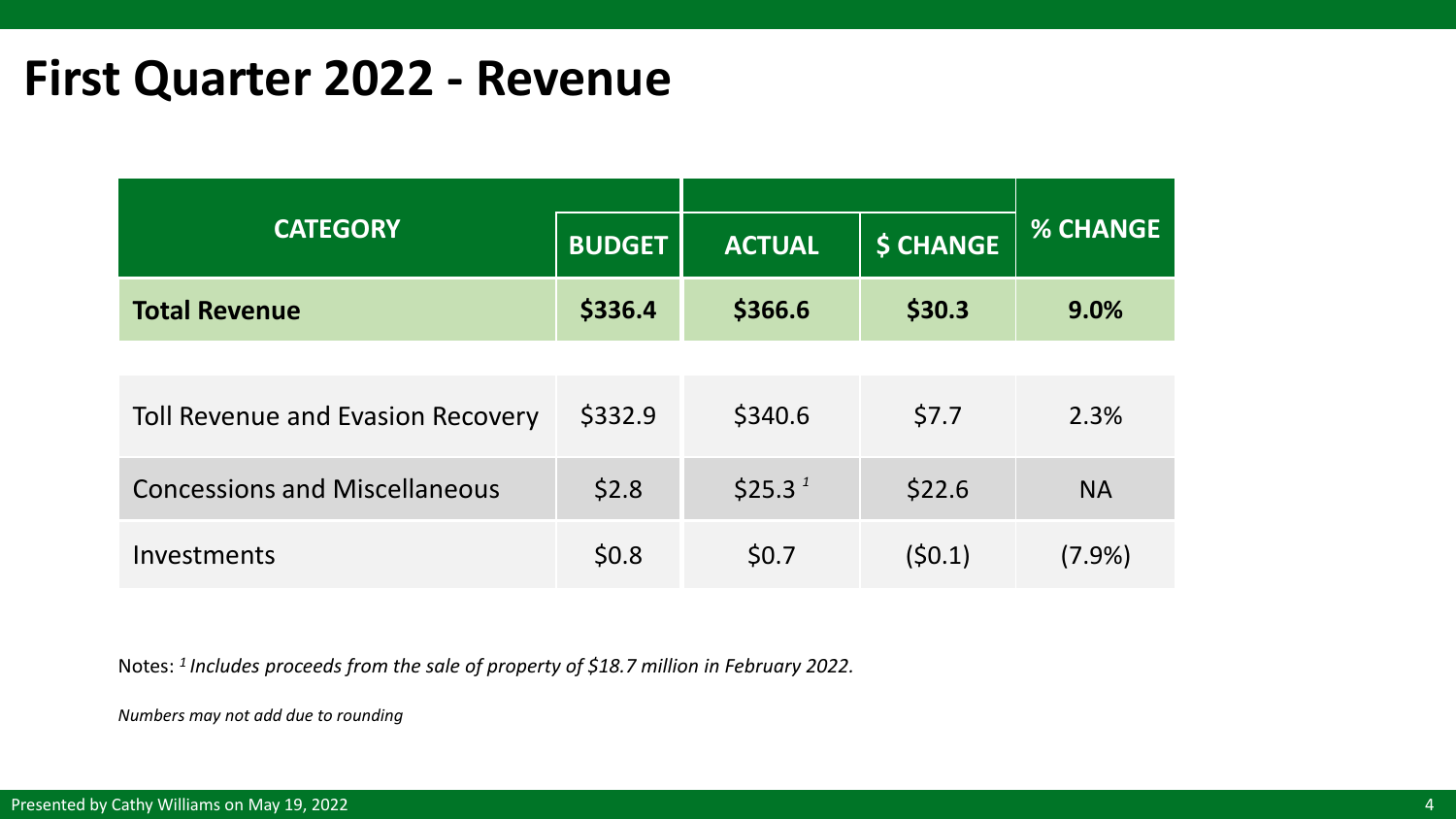## **Monthly Toll Revenue 2019 – 2022**



Presented by Cathy Williams on May 19, 2022 **5**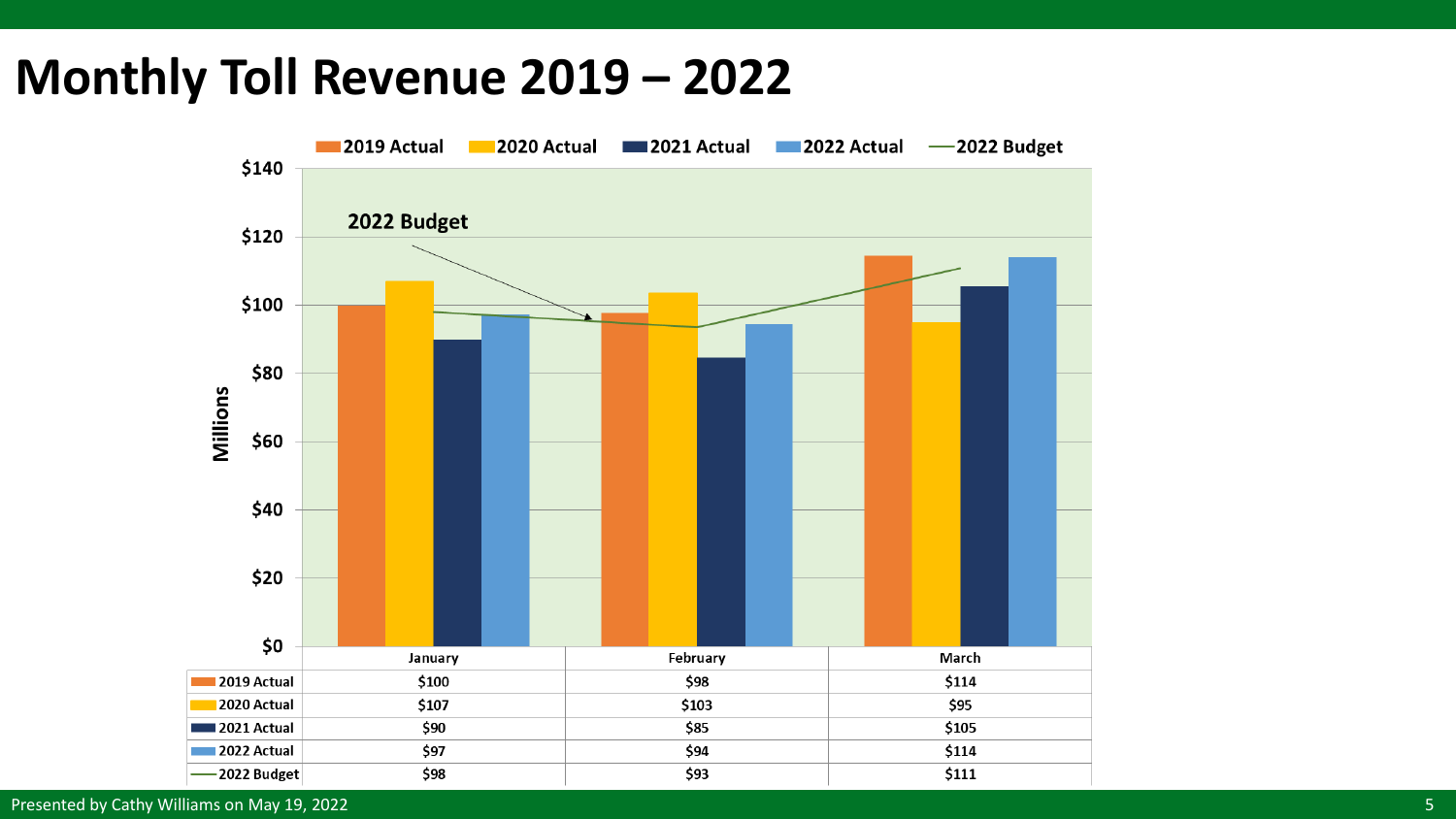## **First Quarter 2022 – Maintenance and Operations**

|                                                         |               |  | (\$ millions) | %                       |               |
|---------------------------------------------------------|---------------|--|---------------|-------------------------|---------------|
| <b>CATEGORY</b>                                         | <b>BUDGET</b> |  |               | <b>ACTUAL \$ CHANGE</b> | <b>CHANGE</b> |
| <b>Total M&amp;O</b>                                    | \$103.4       |  | \$96.0        | (57.4)                  | $(7.1\%)$     |
| <b>Payroll and Related Costs</b>                        | \$48.8        |  | \$45.8        | (53.0)                  | (6.2%)        |
| <b>Contractual Services</b>                             | \$23.8        |  | \$20.8        | (53.1)                  | (12.8%)       |
| Group Insurance                                         | \$8.3         |  | \$8.4         | \$0.1                   | 1.2%          |
| <b>Other Post Employment Benefits</b>                   | \$2.0         |  | \$2.0         | \$0.0\$                 | 0.0%          |
| <b>Equipment Maintenance</b>                            | \$10.5        |  | \$10.4        | (50.1)                  | (1.2%)        |
| All Other Insurance                                     | \$2.9         |  | \$2.8         | (50.1)                  | $(2.9\%)$     |
| Materials/Operational<br><b>Supplies/Other Expenses</b> | \$3.8         |  | \$2.2         | (51.6)                  | (41.7%)       |
| <b>Utilities</b>                                        | \$1.6         |  | \$1.7         | \$0.1                   | 8.1%          |
| Parts and Fuel                                          | \$1.6         |  | \$2.3         | \$0.7                   | 43.7%         |
| <b>Other Miscellaneous Expenses</b>                     | (50.0)        |  | (50.5)        | (50.4)                  | <b>NA</b>     |

#### **Key Drivers**

#### **Payroll and Related Costs**

• Unfilled positions

#### **Contractual Services**

• Less than anticipated outsourced customer service costs

#### **Materials/Operational Supplies**

• Lower winter materials usage

#### **Parts and Fuel**

• Increased fuel prices

Note: Numbers may not add to totals due to rounding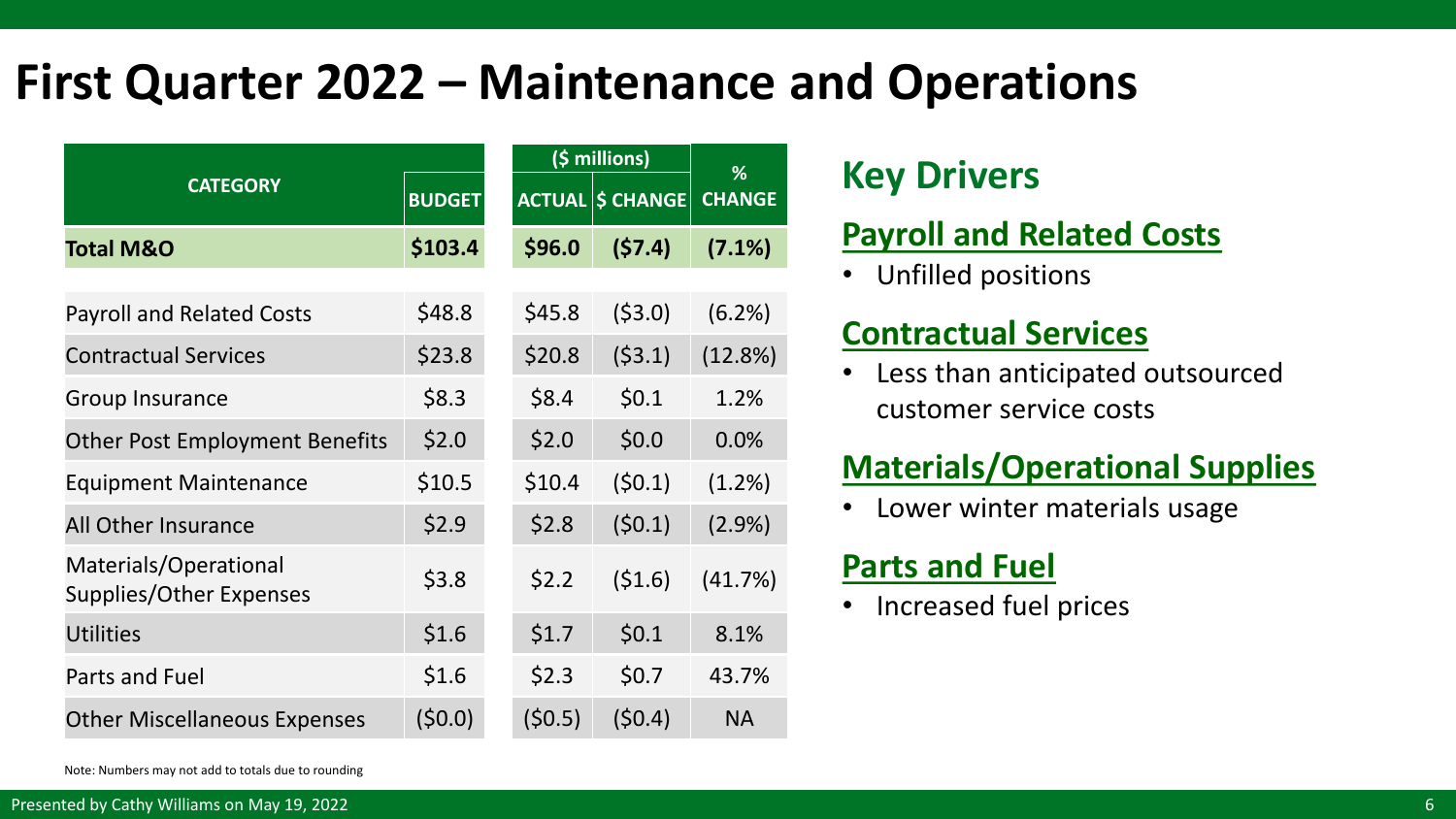

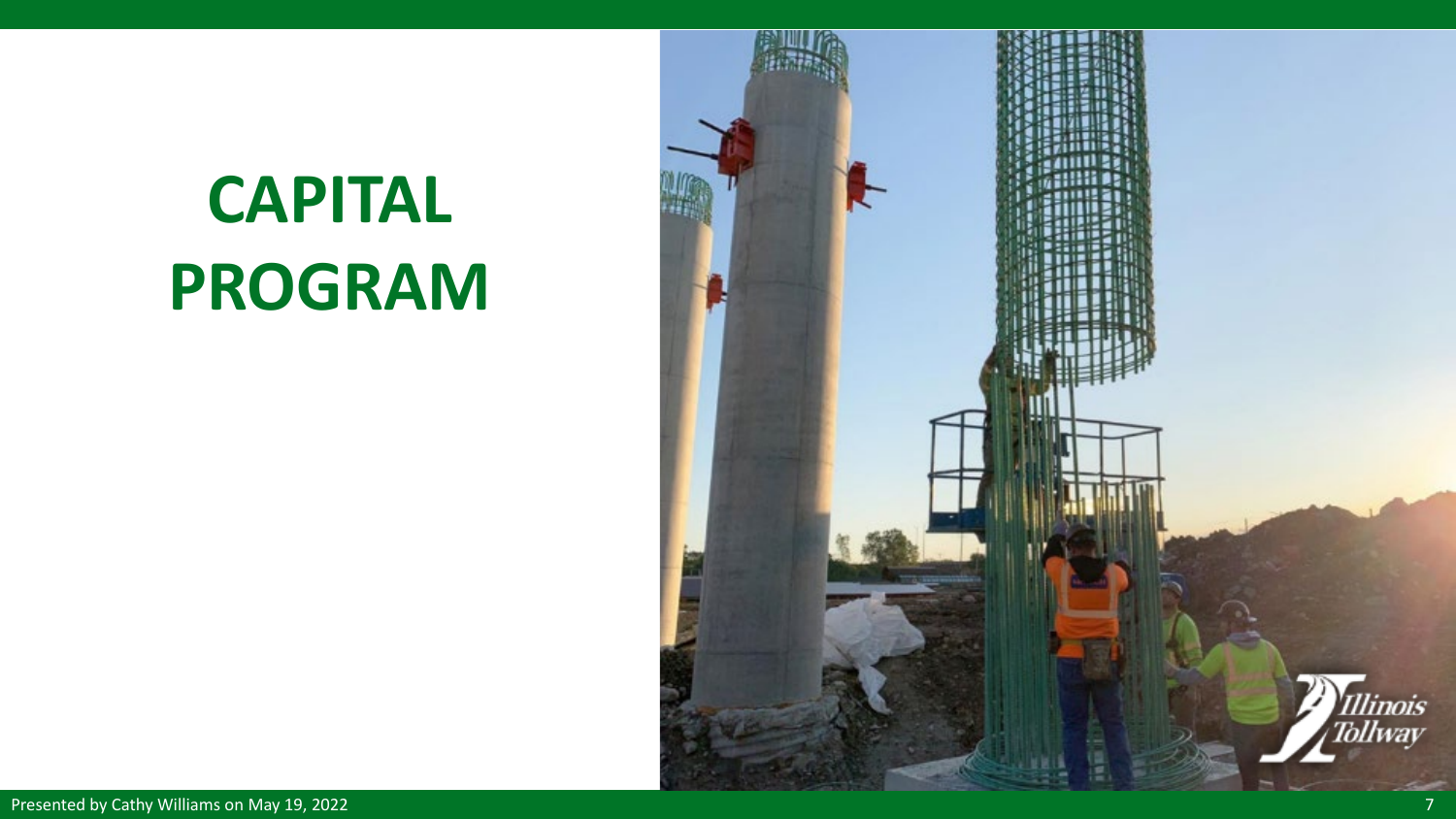# **First Quarter 2022 - Capital Program**

| <b>CATEGORY</b>                                   |               | (\$ millions) | <b>% CHANGE</b>  |            |
|---------------------------------------------------|---------------|---------------|------------------|------------|
|                                                   | <b>BUDGET</b> | <b>ACTUAL</b> | <b>\$ CHANGE</b> |            |
| Tri-State (I-94/I-294/I-80)                       | \$95.9        | \$89.8        | (56.1)           | $(6.4\%)$  |
| Reagan Memorial (I-88)                            | \$2.5         | \$0.7         | (51.8)           | (72.7%)    |
| Jane Addams Memorial (I-90)                       | \$0.5         | \$0.1         | (50.4)           | (82.0%)    |
| Veterans Memorial (I-355)                         | \$0.7         | \$0.8\$       | \$0.1            | 17.0%      |
| Systemwide Improvements                           | \$44.9        | \$32.7        | (512.2)          | (27.1%)    |
| Tri-State (I-294)/I-57 Interchange                | \$11.9        | \$7.8         | (54.1)           | (34.5%)    |
| Elgin O'Hare Western Access                       | \$56.4        | \$59.5        | \$3.1            | 5.4%       |
| <b>Total Capital Expenditures</b>                 | \$214.0       | \$191.7       | (522.3)          | (10.4%)    |
| Agreement Reimbursements and Other<br>Adjustments | \$0.0\$       | (51.2)        | (51.2)           | <b>NA</b>  |
| <b>Total Capital with Reimbursements</b>          | \$214.0       | \$190.5       | (523.5)          | $(11.0\%)$ |

#### **Key Drivers Central Tri-State**

Spending is slightly below due to timing of utility payments offset by increased spending on design and construction progress

#### **Systemwide**

• Less than planned spending on bridge, pavement and ramp repairs, as well as technology projects and fleet

#### **Tri-State Interchange**

• Slightly less progress than anticipated on the I-57 roadway and bridge widening and interchange

Note: Numbers may not add to totals due to rounding..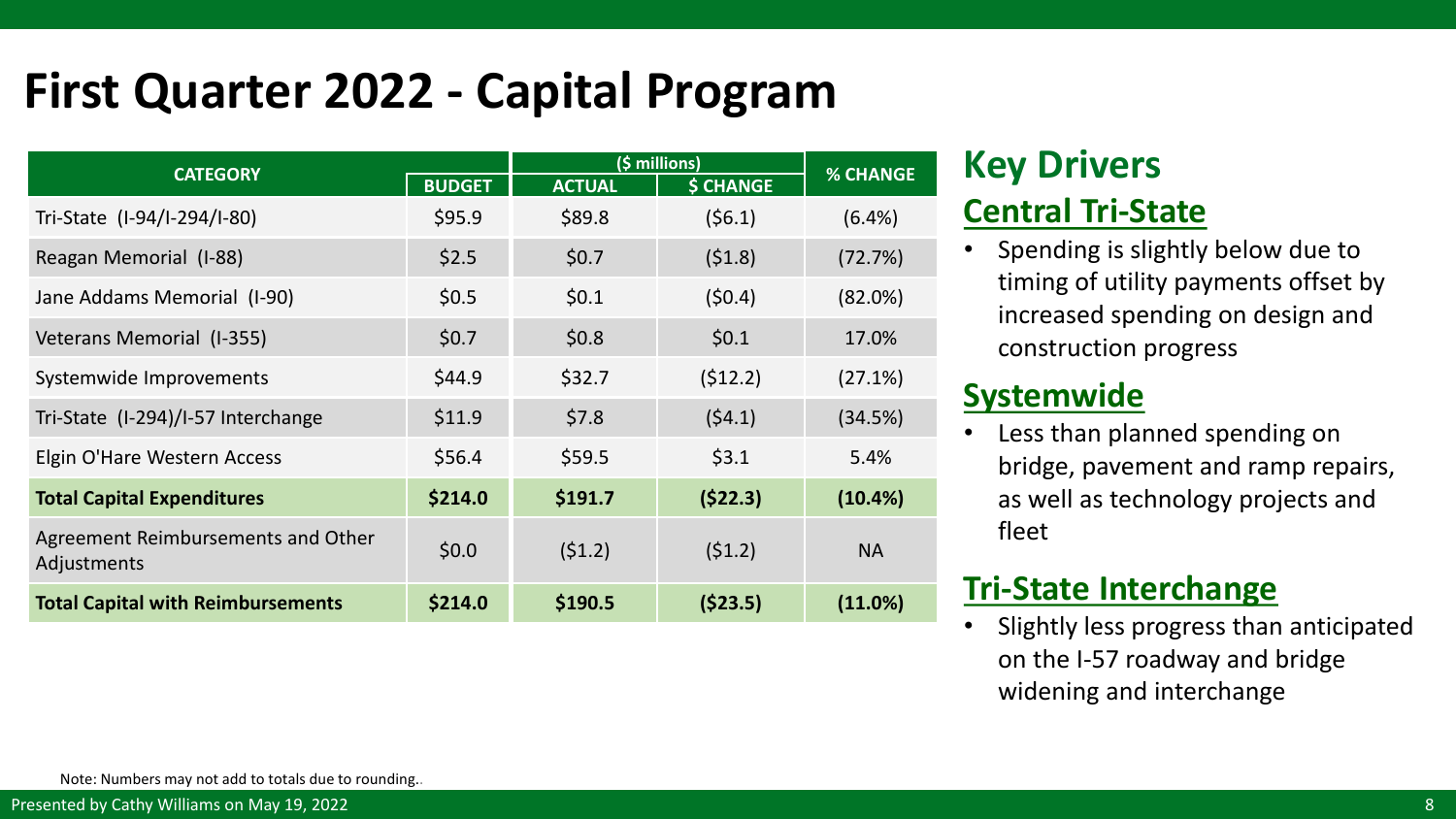# THANKWOU





Presented by Cathy Williams on May 19, 2022 **9**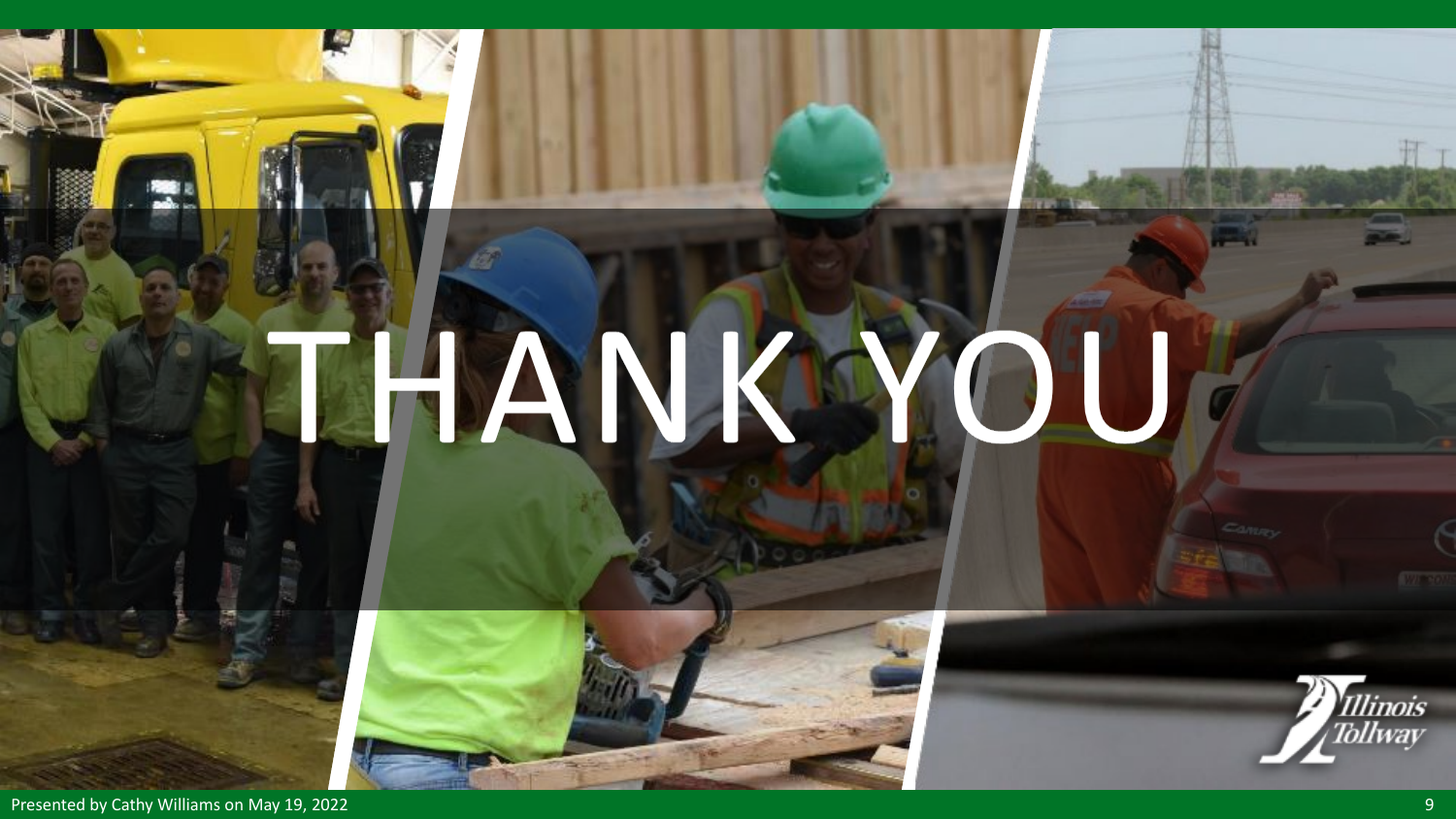# **APPENDIX 2022 vs 2021 Results**

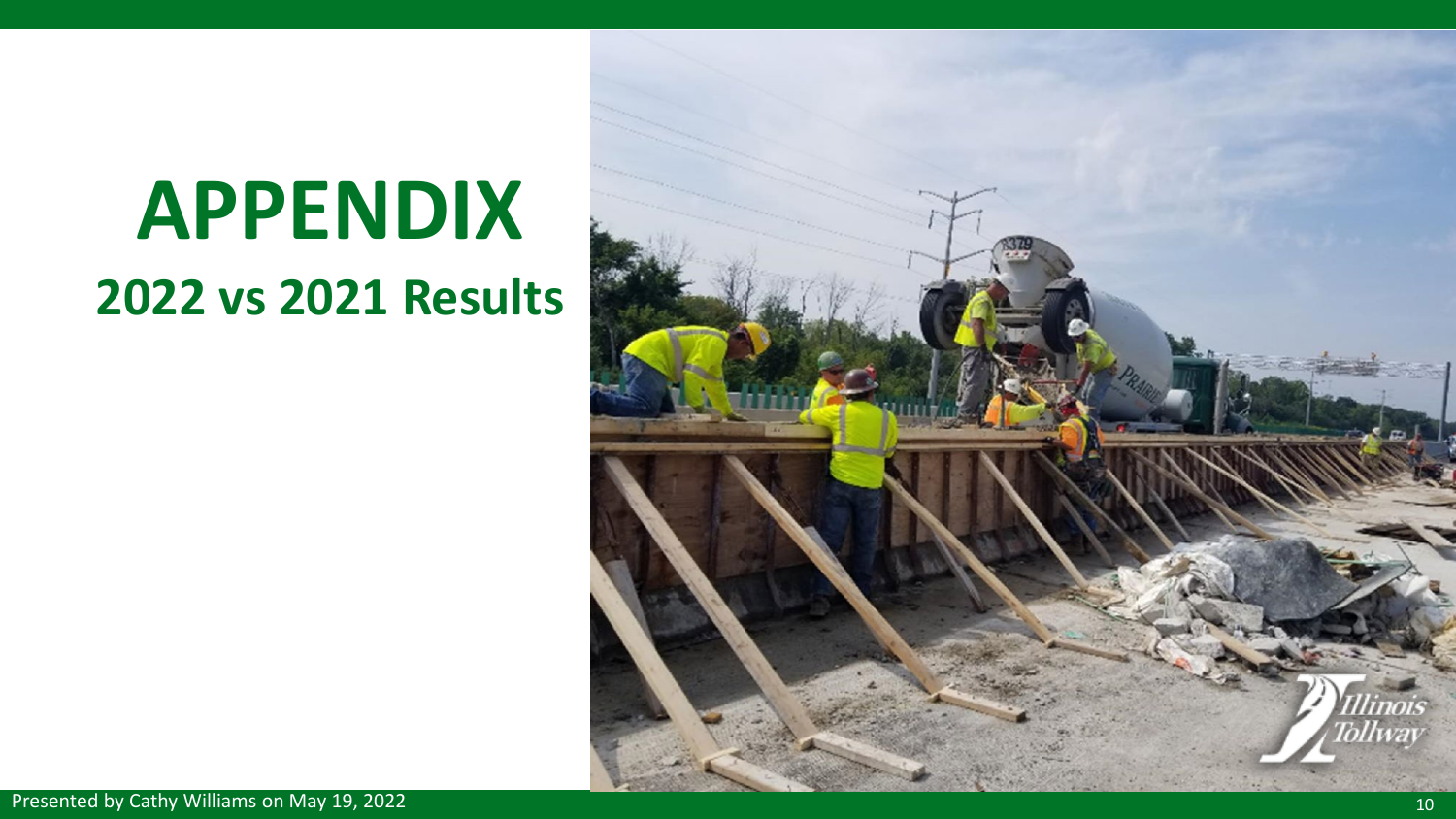#### **First Quarter 2022 – Maintenance and Operations – 2022 vs 2021**

| (\$ millions)                                                  |               |               |               |               |                           |                 |
|----------------------------------------------------------------|---------------|---------------|---------------|---------------|---------------------------|-----------------|
|                                                                |               |               |               |               | 2022 ACTUAL/              |                 |
| <b>CATEGORY</b>                                                | 2021          |               | 2022          |               | <b>2020 ACTUAL CHANGE</b> |                 |
|                                                                | <b>BUDGET</b> | <b>ACTUAL</b> | <b>BUDGET</b> | <b>ACTUAL</b> | <b>\$ CHANGE</b>          | <b>% CHANGE</b> |
| <b>Payroll and Related Costs</b>                               | \$46.3        | \$46.4        | \$48.8        | \$45.8        | (50.6)                    | $(1.4\%)$       |
| <b>Contractual Services</b>                                    | \$23.2        | \$22.4        | \$23.8        | \$20.8        | (51.7)                    | $(7.4\%)$       |
| <b>Group Insurance</b>                                         | \$7.2         | \$7.7         | \$8.3         | \$8.4         | \$0.7                     | 9.1%            |
| <b>Other Post Employment Benefits</b>                          | \$1.0         | \$0.9         | \$2.0         | \$2.0         | \$1.1                     | 122.2%          |
| <b>Equipment Maintenance</b>                                   | \$8.9         | \$8.4         | \$10.5        | \$10.4        | \$2.0                     | 23.2%           |
| All Other Insurance                                            | \$2.8         | \$2.7         | \$2.9         | \$2.8         | \$0.1                     | 4.5%            |
| Materials/Operational<br><b>Supplies/Other Expenses</b>        | \$2.7         | \$3.5         | \$3.8         | \$2.2         | (51.3)                    | (37.2%)         |
| <b>Utilities</b>                                               | \$1.9         | \$1.6         | \$1.6         | \$1.7         | \$0.2\$                   | 9.8%            |
| Parts and Fuel                                                 | \$1.7         | \$2.5         | \$1.6         | \$2.3         | (50.2)                    | $(9.0\%)$       |
| <b>Other Miscellaneous Expenses</b>                            | (50.2)        | (50.1)        | (50.0)        | (50.5)        | (50.4)                    | <b>NA</b>       |
|                                                                |               |               |               |               |                           |                 |
| <b>Total Maintenance and Operations</b><br><b>Expenditures</b> | \$95.5        | \$96.1        | \$103.4       | \$96.0        | (50.1)                    | $(0.1\%)$       |

Note: Numbers may not add to totals due to rounding